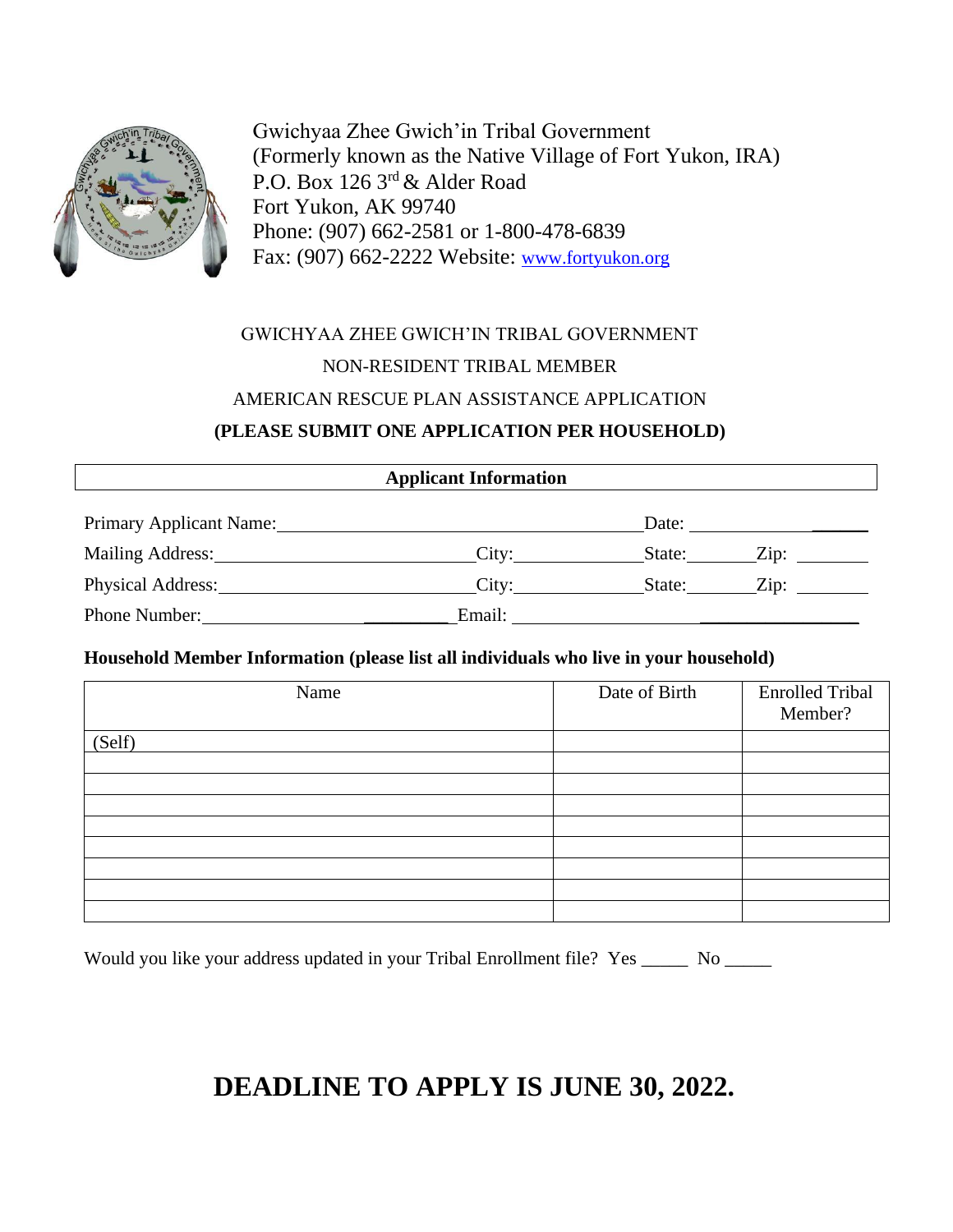To help prevent the spread of COVID-19 the Gwichyaa Zhee Gwich'in Tribal Government will be assisting GZGTG Non-Resident Tribal Members purchase groceries and cleaning supplies.

# **Select ONE (1) Vendor of your choice:**

- □ Costco
- ☐ Kroger (Fred Meyer, Fry's, Food 4 Less, City Market, Baker's, etc.)
- $\Box$  Amazon
- ☐ Walmart

## **To be eligible the applicant must provide a copy of the following;**

- Proof of GZGTG Tribal Enrollment.
- Proof of Residency such as a utility bill or lease agreement/homeownership in applicants' name.

By my signature below, *I hereby certify and attest* that all of the foregoing information is true and correct. I understand that providing any false statements, false information, any misleading statements or information, or if I fail to notify GZGTG of changes to my household's eligibility, will be grounds for denial of the application or, if assistance has already been granted, recapture of any assistance granted, and may be grounds civil or criminal prosecution if GZGTG determines it is appropriate to do so.

| Apr<br>plicant<br>N<br>чаше. |  |  |
|------------------------------|--|--|
|                              |  |  |

Applicant Signature:

Completed applications must be scanned and emailed to Melanie Herbert, Executive Director at [melanie.herbert@fortyukon.org](mailto:melanie.herbert@fortyukon.org) or faxed to (907) 662-2222.

**Pictures of this application sent by email will not be accepted.**